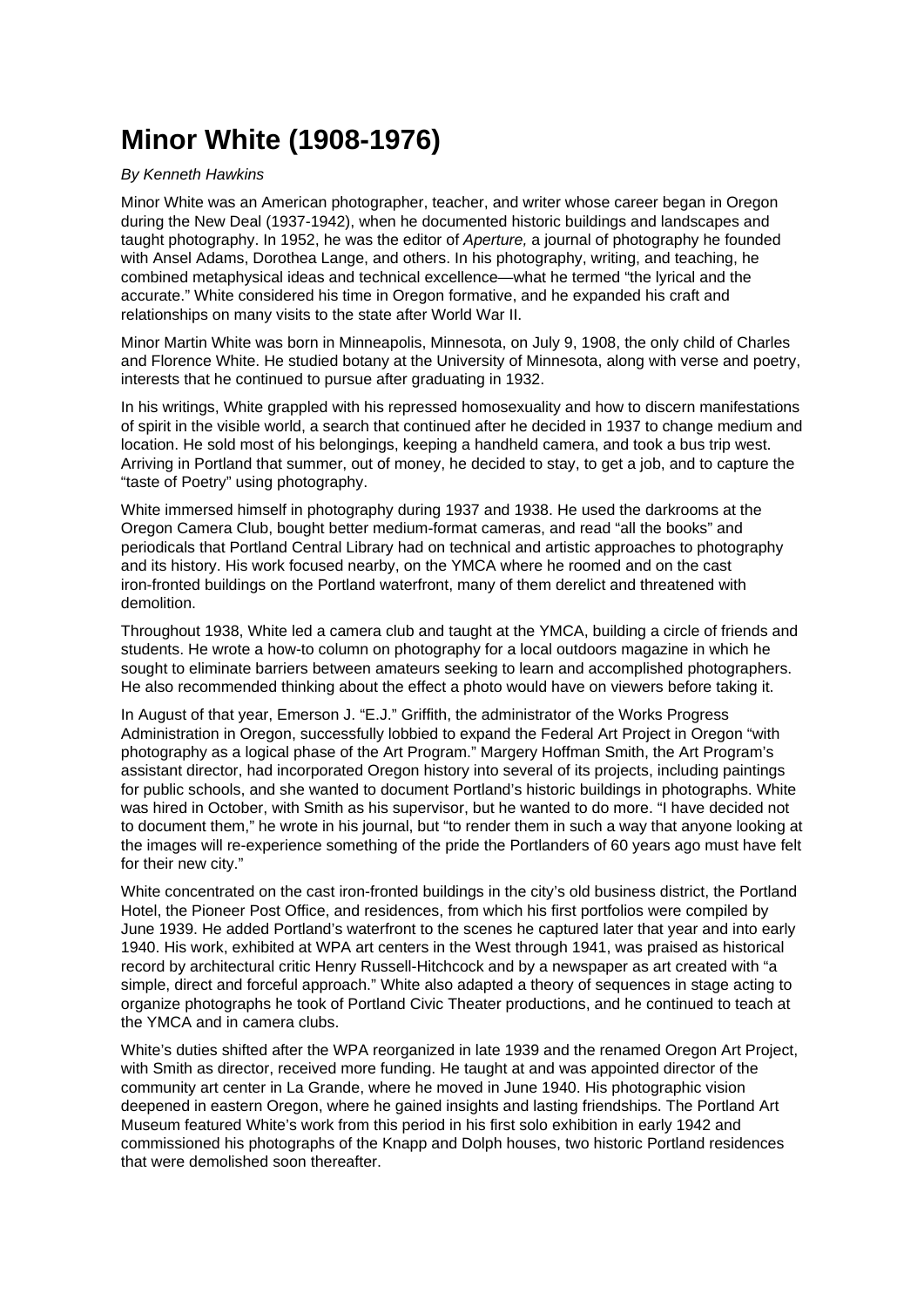By the time of the exhibit, White had been drafted to serve in the Pacific. Many of the buildings he had photographed were being demolished in a WPA-funded project, supported by E.J. Griffith, that transformed Front Avenue into Harbor Drive, a major highway on the Willamette River. But White's record of the city remained, as did his connections to it. In 1951, he juried a show at the Portland Art Museum with Ansel Adams, who by this time had recruited him to teach at San Francisco's California School of Fine Arts. White continued teaching and codified Adams's zone system of exposure, development, and printing in his classes and in a manual that influenced photographers around the world.

In 1959, the Oregon Camera Club included several of White's WPA photographs in the exhibit This Land, This Oregon at the Oregon centennial exposition. One of the club's leaders recruited him to teach a workshop, which continued yearly in Oregon until 1967. He also exhibited his own retrospective, "Sequence 13/Return to the Bud," at the exposition. "I feel that a trajectory that started in Portland, Oregon, in 1938," he wrote, "has been completed."

White's photographs proved to be exemplars of Portland's architectural and artistic history. They are in the collections of the Portland Art Museum, the Oregon Historical Society, the Metropolitan Museum of Art, and the J. Paul Getty Museum and in his archive at the Princeton University Art Museum.

Minor White died on June 24, 1976. He had wanted those who saw his first photographs to feel the pride early Portlanders had in their city, and the result was a timeless public record of Oregon that was both lyrical and accurate.

## **Sources**

All reproductions from the Minor White Archive are digital positives from the original 4x5 cellulose nitrate or gelatin silver negative, made by Minor White (American, 1908–1976) from The Minor White Archive, Princeton University Art Museum, bequest of Minor White. © Trustees of Princeton University.

Bunnell, Peter C. Minor White: The Eye that Shapes. Princeton, NJ: Princeton University Press, 1989.

DeWolfe, Fred. Heritage Lost: Two Grand Portland Homes Through the Lens of Minor White. Portland: Oregon Historical Society Press, 1995.

Moore, Kevin. "Cruising and Transcendence in the Photographs of Minor White." Aperture blog. Spring 2015.

Robinson, Gerald H. "Minor White in Oregon: A Personal Recollection." Oregon Historical Quarterly 101:4 (Winter 2000): 508-19.

Venn, George. "Rider in the Wilderness: Minor White in La Grande 1940-1941." Calapooya: A Literary Review 24 (2004): 21-26.

White, Minor. Mirrors Messages Manifestations, 2d ed. Princeton, NJ, 1982.

Minor White activity files, original negatives, prints at The Minor White Archive, Princeton University Art Museum, bequest of Minor White.

Federal Art Project, "A portfolio of historic buildings in Portland, Oregon / photographed by Minor White ... and permanently loaned to the Library Association of Portland, June, 1939." John Wilson Special Collections, Multnomah County Library, Portland, Oregon

Record Group 69, Records of the Works Projects Administration, project files, WPA state series Oregon 651\_315 and 641\_3152 at the National Archives and Records Administration (NARA), College Park, Md and WPA personnel records at the National Personnel Records Center (NARA), St. Louis, Missouri.

Minor White photographs, 1938-1942, Org Lot 52, Davies Family Research Library, Oregon Historical Society, Portland. Inventory by Kenneth Hawkins, 1978 revised 2015-2017.